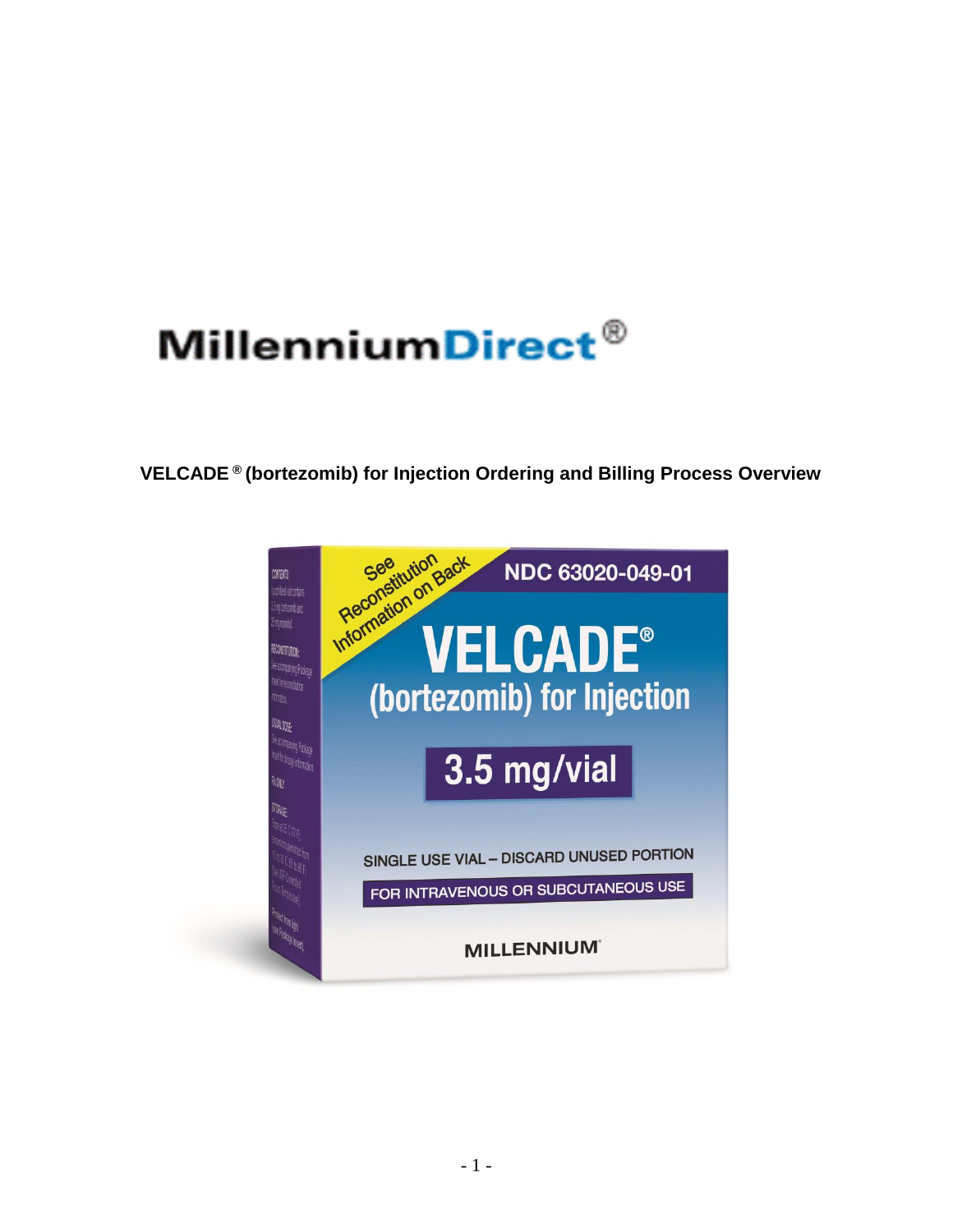# **Table of Contents**

| <b>Customer Setup Information and Maintenance</b>      |   |  |
|--------------------------------------------------------|---|--|
| VELCADE <sup>®</sup> (bortezomib) for Injection Orders |   |  |
| <b>Ordering Methods</b>                                | 3 |  |
| Hours of Operation                                     | 4 |  |
| <b>Order Quantities</b>                                | 4 |  |
| <b>Returns</b>                                         | 4 |  |
| <b>Shipment Packaging</b>                              | 4 |  |
| <b>Packing Slip</b>                                    | 4 |  |
| <b>Order Tracking</b>                                  | 4 |  |
| <b>Invoicing and Chargebacks</b>                       | 5 |  |
| Invoices                                               | 5 |  |
| <b>Wholesale Acquisition Cost</b>                      | 5 |  |
| <b>Payment Terms</b>                                   | 5 |  |
| <b>Credit Limits</b>                                   | 5 |  |
| <b>Chargeback Submission</b>                           | 5 |  |
| <b>Frequently Asked Questions (FAQs)</b>               | 6 |  |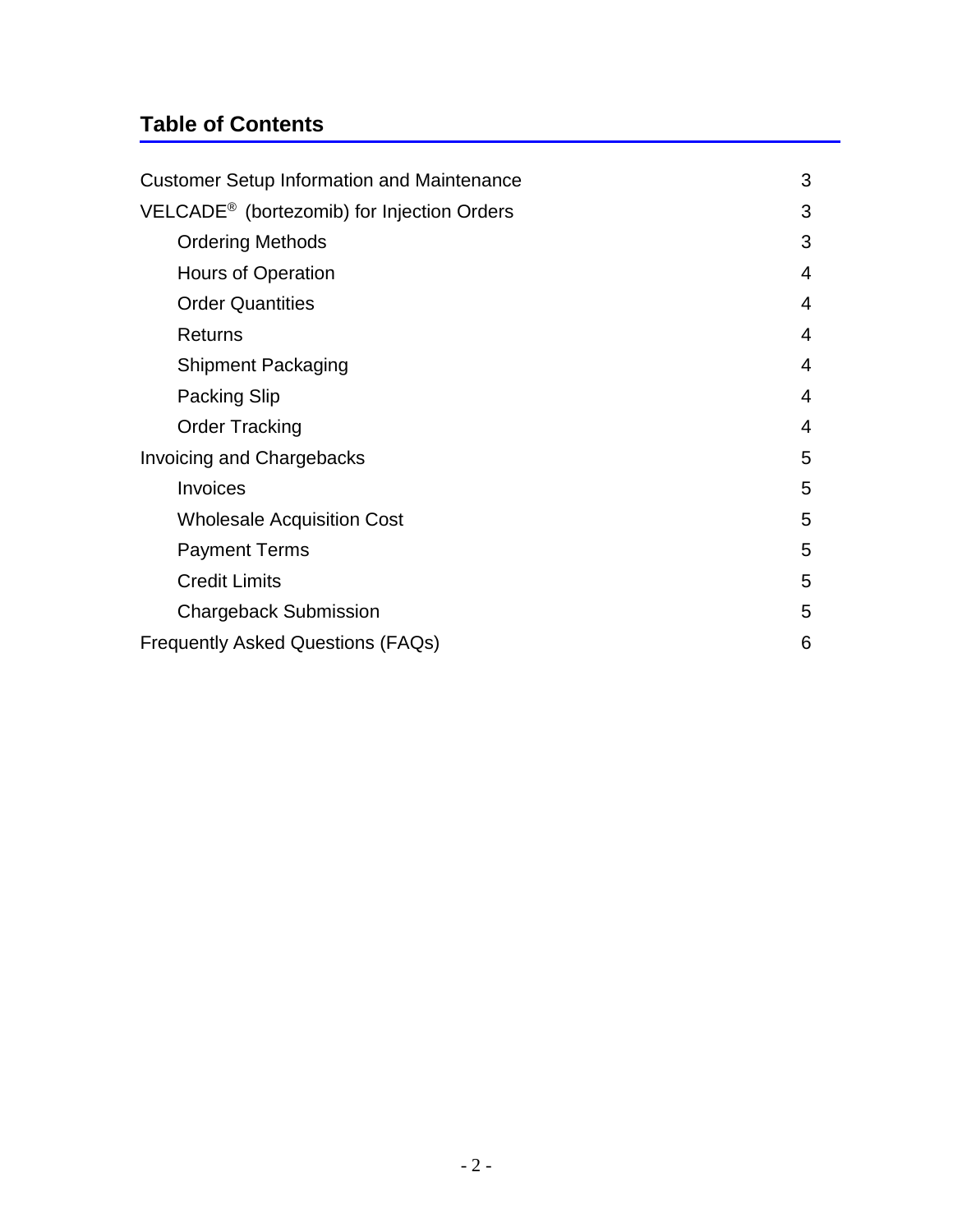# <span id="page-2-0"></span>**Customer Setup Information and Maintenance**

In order to facilitate ordering through MillenniumDirect® the following need to occur:

- 1. MillenniumDirect® needs to pre-load validated Ship-to addresses for each wholesaler/distributor and their related VELCADE® (bortezomib) for Injection customers in our database.
	- a. New distributors and wholesalers can complete a business application found on [MillenniumDirect.net](https://www.millenniumdirect.net/form.aspx?name=registration) under the "New Account Sign Up Section." A copy of an applicable and valid license must accompany the application. New wholesalers/distributors can also call 1.866.VELCADE (1.866.835.2233), option 5 to obtain set up instructions
- 2. If you need to create a new Ship-to site after the initial set-up packet has been returned to MillenniumDirect®it can be done at the time of order by completing a "New Ship-To Request Form." You will be asked to provide a DEA or HIN number/state license in addition to the ship-to address information.
- 3. Pharmacies and home healthcare companies wishing to purchase VELCADE must provide prescriber level information at the time of order before VELCADE will be shipped. Please contact MillenniumDirect® for details.

# <span id="page-2-1"></span>**VELCADE Orders**

# <span id="page-2-2"></span>**Ordering Methods**

We have implemented the following ordering methods to request VELCADE drop shipments to your customers:

- 1. **Internet.** The site can be reached at **www.millenniumdirect.net** To obtain a personalized login ID and password call 1.866.VELCADE (1.866.835.2233), option 5
- 1. **Phone.** 1.866.VELCADE (1.866.835.2233), option 5
- 2. **Fax.** 1.877.878.3479
- <span id="page-2-3"></span>3. **EDI.** Placing orders via EDI will require an initial setup time. This time varies and is dependent on the availability of an EDI representative from your company. If you are interested in placing EDI orders, please contact us at 1.866.VELCADE (1.866.835.2233),option 5.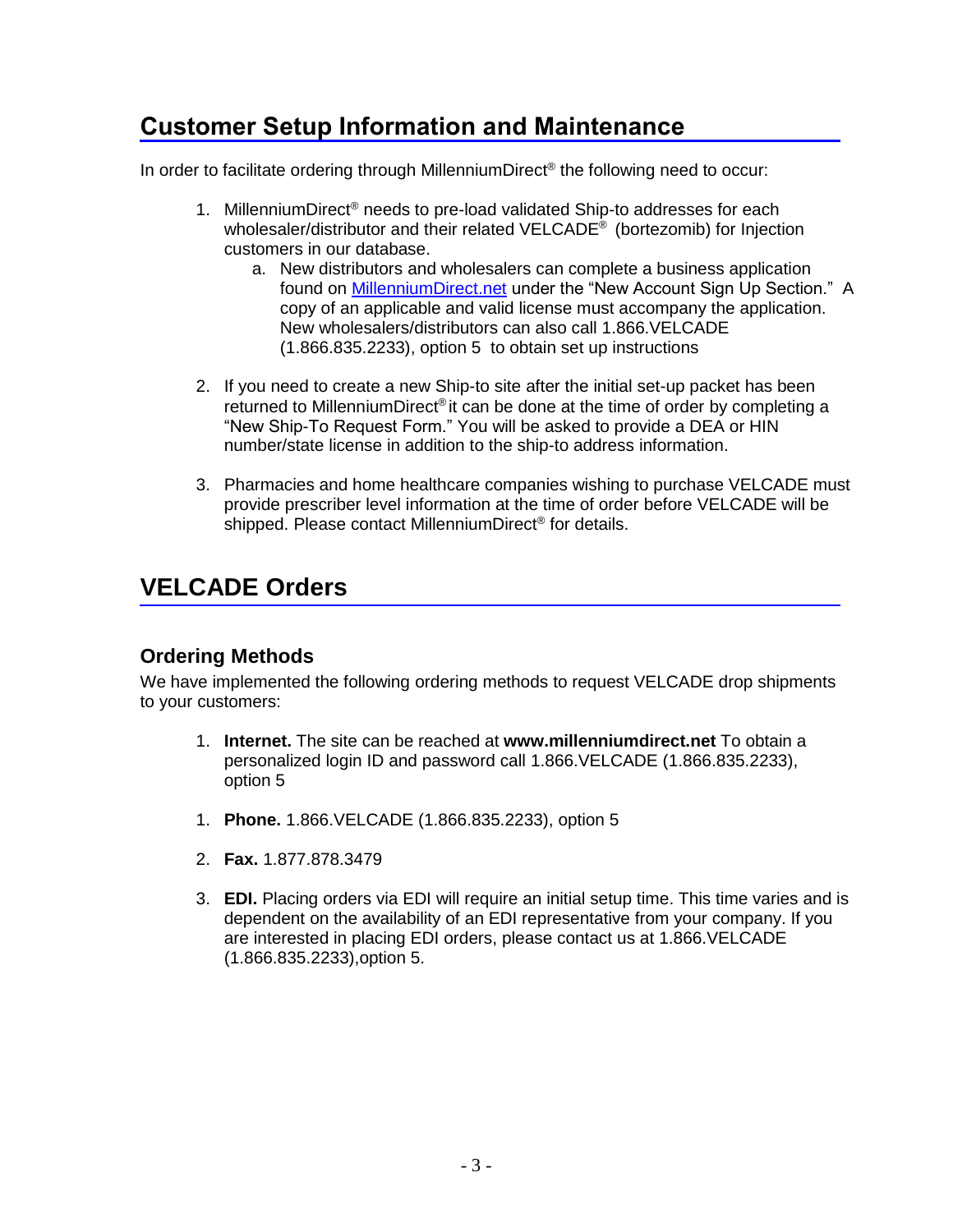# **Hours of Operation**

Customer service and the fulfillment center will be open to process drop ship orders from 7:30 AM to 7:00 PM Central Time Monday through Friday; excluding major holidays. Holiday hours are posted on MillenniumDirect.net

Orders placed before 6:00 PM Central Time will be prepared and shipped that day for delivery the next business day by 10:30 AM local time. Orders placed on Fridays will be delivered on Monday morning.

Any order requiring expedited delivery or other delivery options please contact 1.866.VELCADE (1.866.835.2233), option 5.

## <span id="page-3-0"></span>**Order Quantities**

Please instruct your customer service representatives to submit all orders as received regardless of size to Millennium Direct.

Orders will only be shipped to hospitals, clinics, doctors' offices, approved pharmacies, and approved home health care companies with valid licenses. Orders cannot be filled for product being used outside the United States.

## <span id="page-3-1"></span>**Returns**

**VELCADE has a limited return policy.** If there is a problem with a VELCADE order, please contact MillenniumDirect® at 1.866.VELCADE (1.866.835.2233), option 5.

If a return is approved, it will only be accepted if all instructions are followed and returned from the Ship-to customer directly.

## <span id="page-3-2"></span>**Shipment Packaging**

VELCADE will be shipped to Ship-to customers in packaging labeled MillenniumDirect® from Louisville, KY or Reno, NV for the states in the western part of the US. The package will not contain any ICS branding.

VELCADE is shipped under ambient conditions and should be stored according to the product's labeling.

## <span id="page-3-3"></span>**Packing Slip**

A packing slip will be included in each shipment. The packing slip will contain details of the order including ship-to customer name and address, order date, order number, quantity of product in that particular box. There will not be an invoice in the box.

# <span id="page-3-4"></span>**Order Tracking**

All shipments can be tracked via [www.millenniumdirect.net.](http://www.millenniumdirect.net/) Shipment tracking information is also available by calling 1.866.VELCADE (1.866.835.2233), option 5.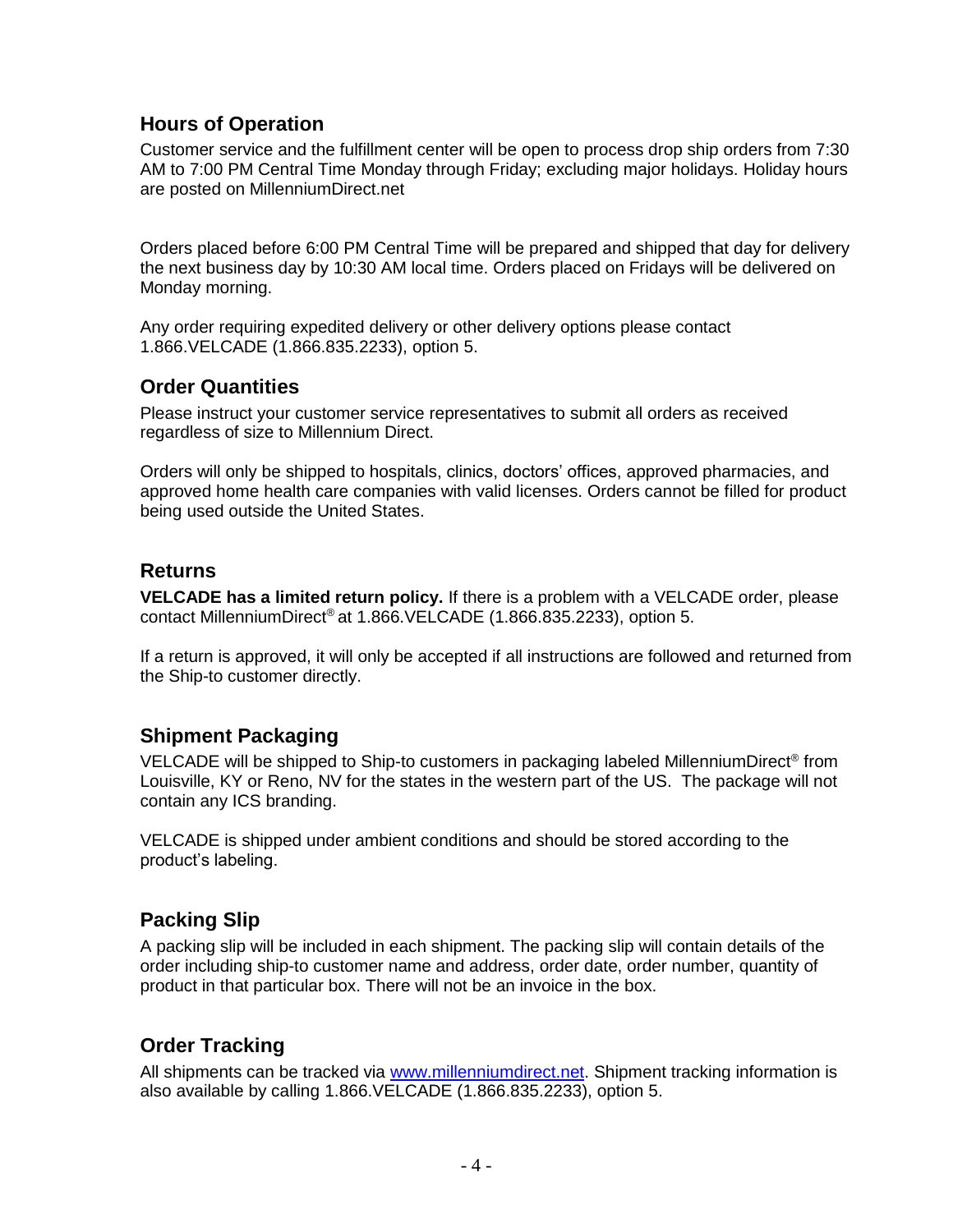# <span id="page-4-0"></span>**Invoicing and Chargebacks**

## <span id="page-4-1"></span>**Invoices**

Invoices will be sent to the wholesaler/distributor that placed the order. Wholesaler subsidiaries and distribution centers will receive their invoices directly. If you would like to change this, please call 1.866.VELCADE (1.866.835.2233), option 5.

State and local taxes may apply in certain states and are the responsibility of the order placing party.

# <span id="page-4-2"></span>**Product and Pricing Information**

| <b>PRODUCT DESCRIPTION</b>                                                   | <b>VIAL SIZE</b>                                  | <b>VIALS PER</b><br><b>CARTON</b> | <b>VIALS PER</b><br><b>UNIT OF SALE</b> | <b>PRICE (WAC) AS OF</b><br><b>JANUARY 1ST, 2017</b> |
|------------------------------------------------------------------------------|---------------------------------------------------|-----------------------------------|-----------------------------------------|------------------------------------------------------|
| VELCADE <sup>®</sup><br>(bortezomib) for<br>Injection<br>NDC # 63020-0049-01 | 10 mL vials<br>containing 3.5 mg of<br>bortezomib |                                   |                                         | \$1,603.00                                           |

# <span id="page-4-3"></span>**Payment Term**

All VELCADE® (bortezomib) for Injection orders will receive terms of 2% 30 days, net 31days.

All remittances should be sent to the following address:

MillenniumDirect® 12601 Collection Center Drive Chicago, IL 60693

# <span id="page-4-4"></span>**Credit Limits**

Wholesaler/distributor credit limits are set and determined by MillenniumDirect®. If you have concerns about your credit limit please call 1.866.VELCADE (1.866.835.2233), option 5.

# <span id="page-4-5"></span>**Chargeback Submission**

<span id="page-4-6"></span>All wholesalers will purchase VELCADE at wholesale acquisition cost (WAC). All valid chargebacks should be submitted via EDI within 30 days of placing the qualifying order. If you need to set up EDI connectivity with MillenniumDirect® , please call 1.866.VELCADE (1.866.835.2233), option 5.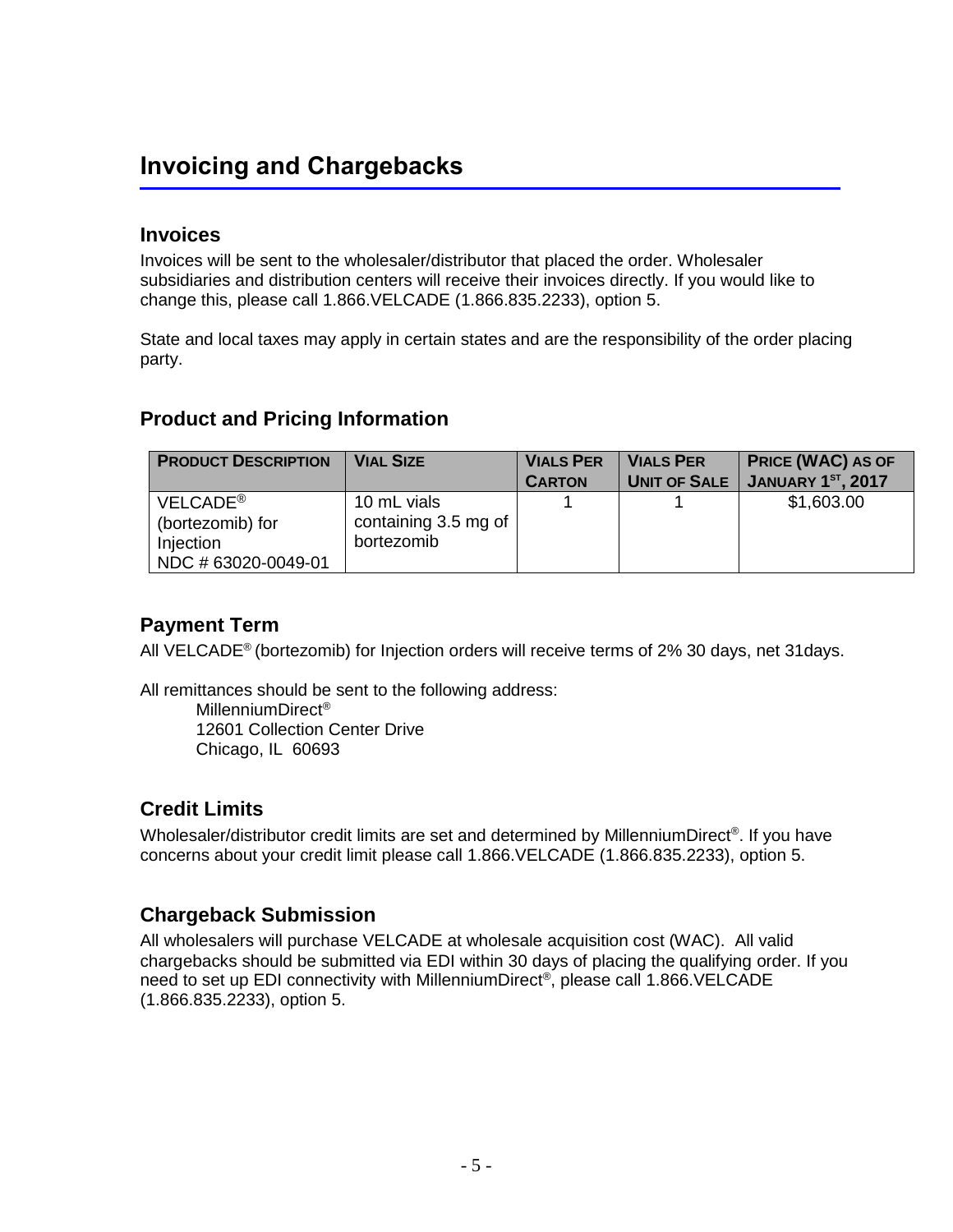# **Frequently Asked Questions (FAQs)**

#### **General**

#### **What is MillenniumDirect**®**?**

MillenniumDirect® is the distribution channel for VELCADE® (bortezomib) for Injection. It is a sole source open access drop ship model.

#### **What is Integrated Commercialization Services (ICS)'s role in the distribution of VELCADE**® **(bortezomib) for Injection?**

ICS will be the managing the ordering, distribution, shipment, and monitoring of VELCADE into the US oncology marketplace. They are also responsible for accounts receivables on VELCADE orders.

#### **What is a drop ship model?**

Wholesalers and distributors place orders on behalf of their customers and the product is then shipped directly to the end user such as a hospital or office-based practice.

#### **What is a Ship-to customer?**

Ship-to customers are recipients of VELCADE. They are also referred to as end-customers, and are generally hospital or office-based practices.

#### **What is a Bill-to customer?**

Bill-to customers place orders on behalf of the Ship-to customers. They are also invoiced by MillenniumDirect<sup>®</sup> for the product shipped. Generally they are the wholesalers and distributors.

#### **Ordering**

#### **How will end customers order VELCADE under MillenniumDirect**®**?**

All end-customers, such as hospitals or office-based practices, will order VELCADE through their normal wholesaler or distributor process.

#### **How can wholesalers and distributors order VELCADE?**

All wholesalers and distributors must have a MillenniumDirect® account to order VELCADE. Ordering methods include Internet, Fax, Phone and EDI.

#### **If I am a distributor that would like to sell VELCADE how can I purchase the product?**

New distributors and wholesalers can complete a business application found on [MillenniumDirect.net](https://www.millenniumdirect.net/form.aspx?name=registration) under the "New Account Sign Up Section." A copy of an applicable and valid license must accompany the application.

#### **What is the order cut off time for same day processing?**

Orders received by 6:00 PM CT are processed for same day shipping and will be delivered by 10:30 AM Local time the next day, excluding major holidays. Friday orders are delivered on Monday mornings.

#### **What if my end-customer needs VELCADE earlier than next day 10:30 AM local time?**

Expedited shipping can be arranged by calling 866.VELCADE, option 5. There will be a small surcharge on expedited shipments.